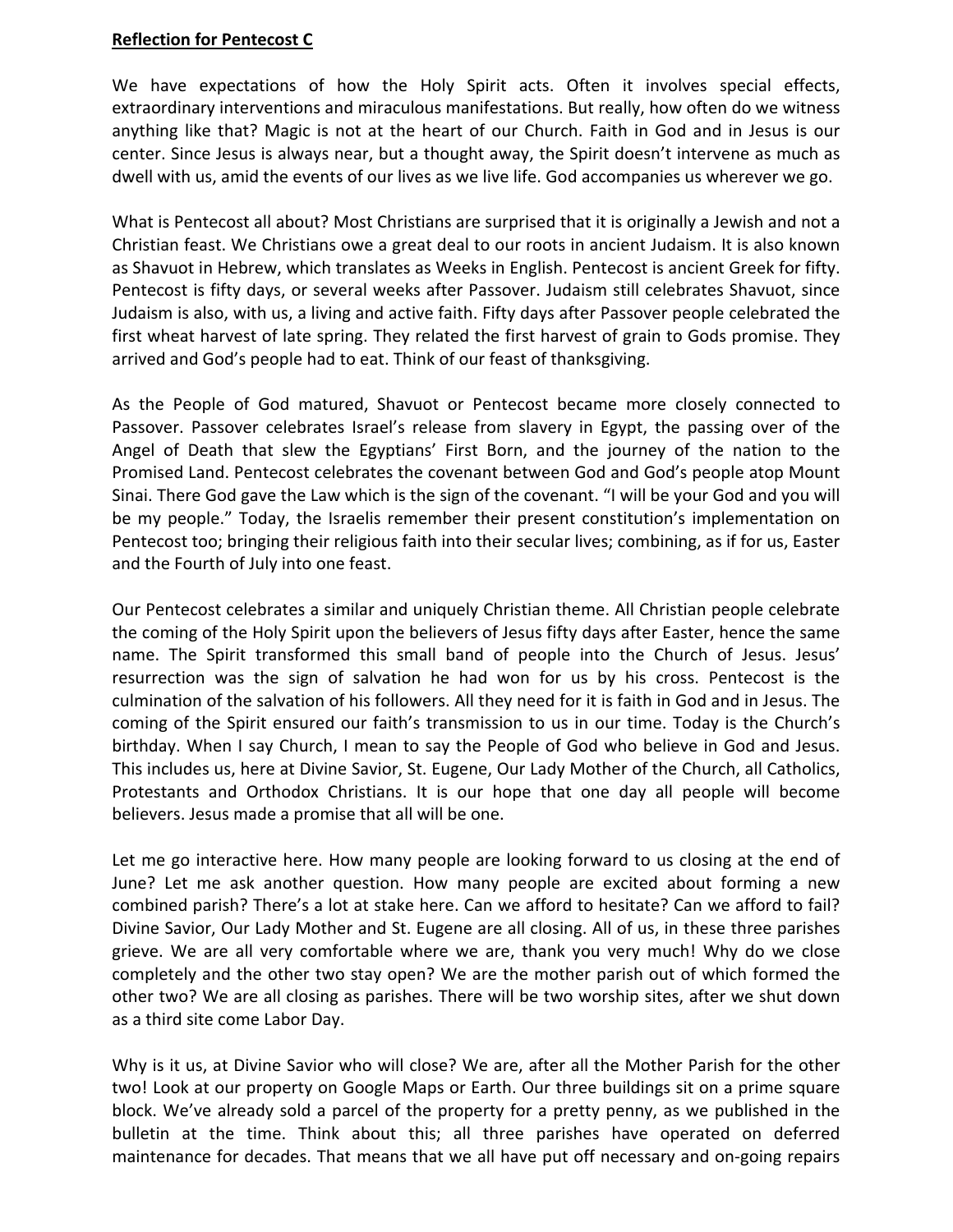until a pipe breaks, the roof leaks, or our radiators burst in really cold weather. How many times have we experienced these catastrophes in the past few years? Once a year, at least. They have happened at St. Eugene and Our Lady Mother too. Tuck pointing alone costs a fortune. Take a look at ours when you leave today. All three parishes are strapped for cash to effect repairs. The sale of this site will enable our new parish to have a pretty good nest egg to invest or to affect repairs. Hear this well; the sale of the property of Divine Savior is our first gift and investment in the new, and yet unnamed parish. Our first gift; let that sink in. That's true even as we grieve. It's also, for us, an act of good faith! We offer our own property to the new parish. This is our human sacrifice that mirrors Jesus sacrifice for us. We offer our own home to build the new community. We, however, are the true gift. Our persons, talent and very presence will build a new parish. The impact of this mission gives me shivers; and hope!

Having been a pastor of another cash-strapped place, I took the good advice of the finance council to invest such money first and then repair. Our new Parish will need advisors with experience. We will need ministers with experience. We will need each other as members. These are the other gifts we bring. As we belong here, also, we belong to the wider and universal Church of Jesus. We can never forget the bigger picture. We are all bound for the Kingdom of God. A new parish is but a steppingstone.

This will be our parish. We are not joining them nor are they joining us. We will become one, new parish together. Our Lady Mother of the Church will be the western worship site. But within a year, if we falter and fail in our joint endeavor, they will close too. As I said, there's a lot at stake.

Let me diverge. This is a homily, not a sermon. Today's message is the Good News of Salvation. (We call it the gospel.) Forget the special effects of the wind and fire for a moment. What did the disciples hear? We live too close to O'Hare; we know what loud noise shaking our homes is like. It wasn't a loud noise they heard. It was the gospel of salvation through faith and the forgiveness of sins. What was the driving force that led these frightened people into the streets to share and preach it? It wasn't a flame singeing their hair. We've all smelled that. It was the fire of faith in their minds, hearts and bellies. Haven't we heard the same news, the gospel? Isn't our faith the center of our lives? Doesn't the Spirit of Jesus fill us? We know Jesus in our midst whenever we gather. We know him as we break bread and share Jesus' Body and Blood.

This is the same Jesus. We share the same Spirit. We have the same faith. We are not much different than those first followers of the Lord. They left the comfortable confines of the Upper Room where they stayed safe and secure. Had they remained there, only, they would pass on nothing and what they shared together would be an end in itself. We would never exist. They knew the mission and acted; leaving their four walls of security to step out into uncertainty which has resulted in our gathering in faith. This is powerful and exciting stuff. Can you feel it? I asked, "CAN YOU FEEL IT?" I do! And I am entering into this new community. Can you come too?

This is our mission too. This is the real gift we bring with newness of life. The gifts of the Spirit are not for the benefit of the few huddled within these four walls. They benefit the entire human race, of which there is only one. I trust you. Your support of me in my efforts to serve you is all the evidence I need to know that we've got all we need for success; the same gifts the disciples had; Faith, the Spirit and Community. I will call these three gifts Holy Faith. Which, I believe, can also be a good name for our new home. We can go together with this in mind. Let's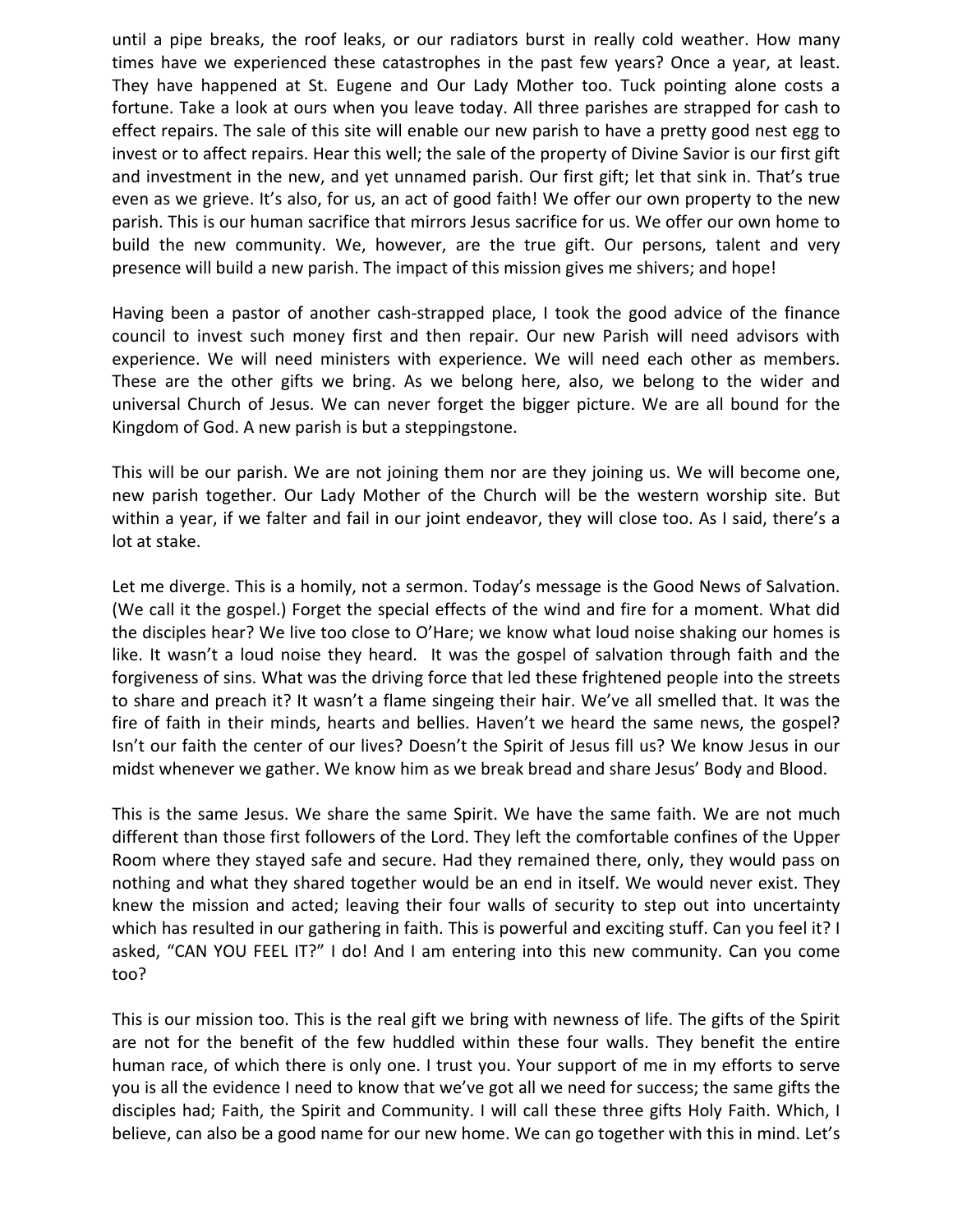witness to the new parish that the people of the former Divine Savior love each other and are united in this new journey.

May the Holy Spirit guide us and the love of Jesus light our way.

James D. Beath June 4‐5, 2022

FIRST READING: Acts of the Apostles 2:1‐11

A reading from the Acts of the Apostles:

When the time for Pentecost was fulfilled, they were all in one place together. And suddenly there came from the sky a noise like a strong driving wind, and it filled the entire house in which they were. Then there appeared to them tongues as of fire, which parted and came to rest on each one of them. And they were all filled with the Holy Spirit and began to speak in different tongues, as the Spirit enabled them to proclaim. Now there were devout Jews from every nation under heaven staying in Jerusalem. At this sound, they gathered in a large crowd, but they were confused because each one heard them speaking in his own language. They were astounded, and in amazement they asked, "Are not all these people who are speaking Galileans? Then how does each of us hear them in his native language? We are Parthians, Medes, and Elamites, inhabitants of Mesopotamia, Judea and Cappadocia, Pontus and Asia, Phrygia and Pamphylia, Egypt and the districts of Libya near Cyrene, as well as travelers from Rome, both Jews and converts to Judaism, Cretans and Arabs, yet we hear them speaking in our own tongues of the mighty acts of God."

The word of the Lord.

RESPONSORIAL: Psalm 104:1, 24, 29‐30, 31, 34 *Alleluia.* 

Bless the LORD, O my soul! O LORD, my God, you are great indeed! How manifold are your works, O LORD! the earth is full of your creatures; *Alleluia.* 

May the glory of the LORD endure forever; may the LORD be glad in his works! Pleasing to him be my theme; I will be glad in the LORD. *Alleluia.* 

If you take away their breath, they perish and return to their dust. When you send forth your spirit, they are created, and you renew the face of the earth. *Alleluia.* 

SECOND READING: 1 Corinthians 12:3b‐7, 12‐13

A reading from the first Letter of Saint Paul to the Corinthians:

Brothers and sisters: No one can say, "Jesus is Lord," except by the Holy Spirit. There are different kinds of spiritual gifts but the same Spirit; there are different forms of service but the same Lord; there are different workings but the same God who produces all of them in